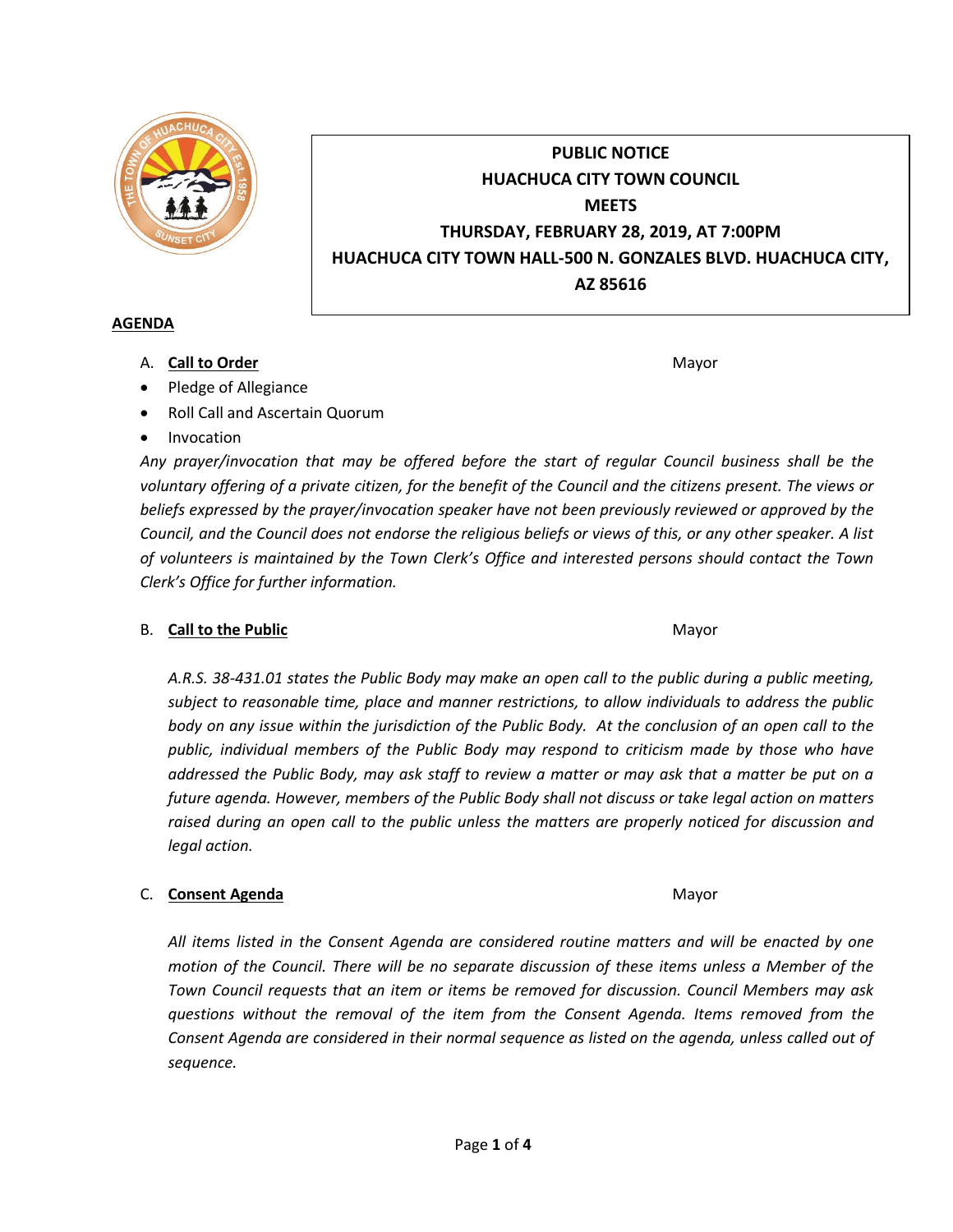- C.1 Consider approval of the minutes of the work session held on February 12, 2019.
- C.2 Consider approval of the minutes of the Public Hearing held on February 14, 2019.
- C.3 Consider approval of the minutes of the regular meeting held on February 14, 2019.
- C.4 Consider approval of the Invoice Payment Approval Report in the amount of \$ 49,189.25
- C.5 Authorize the declaration as surplus property the following items, to be sold by auction or otherwise disposed of in accordance with Town Policy:
	- a. Caterpillar 623 Scraper S/N SNSEW000282
	- b. 1994 John Deere Backhoe 310D S/N T031DA7959756
	- c. John Deere Bulldozer 550B S/N T0550BO727466

#### D. **Unfinished Business before the Council** Mayor

*Public comment will be taken at the beginning of each agenda item, after the subject has been announced by the Mayor and explained by staff. Any citizen who wishes, may speak one time for five minutes on each agenda item before or after Council discussion. Questions from Council Members, however, may be directed to staff or a member of the public through the Mayor at any time.*

D.1 Discussion and/or Action [Chief Thies]: Consider approval of a Memorandum of Understanding (MOU) between the Huachuca City Police Department and the Arizona Rangers

#### E. **New Business before the Council** Mayor

*Public comment will be taken at the beginning of each agenda item, after the subject has been announced by the Mayor and explained by staff. Any citizen who wishes, may speak one time for five minutes on each agenda item before or after Council discussion. Questions from Council Members, however, may be directed to staff or a member of the public through the Mayor at any time.*

- E.1 Discussion and/or Action [Mayor Wallace]: Council vote and selection of candidate to fill the vacancy left by Harland Sexton. The selected candidate will be sworn in and take their seat with the Council.
- E.2 Discussion Only [Mayor Wallace]: Presentation of the Yard of the Month winners for March 2019, in coordination with the Friends of Huachuca City.
- E.3 Discussion and/or Action [Manager Williams]: Monthly Budget Update Report presentation by Spencer Forsberg of Haymore and Forsberg, C.P.A.
- E.4 Discussion and/or Action [Manager Williams]: Presentation of bids to make the required repairs to the Animal Shelter. The Council may vote to determine the future of the shelter, in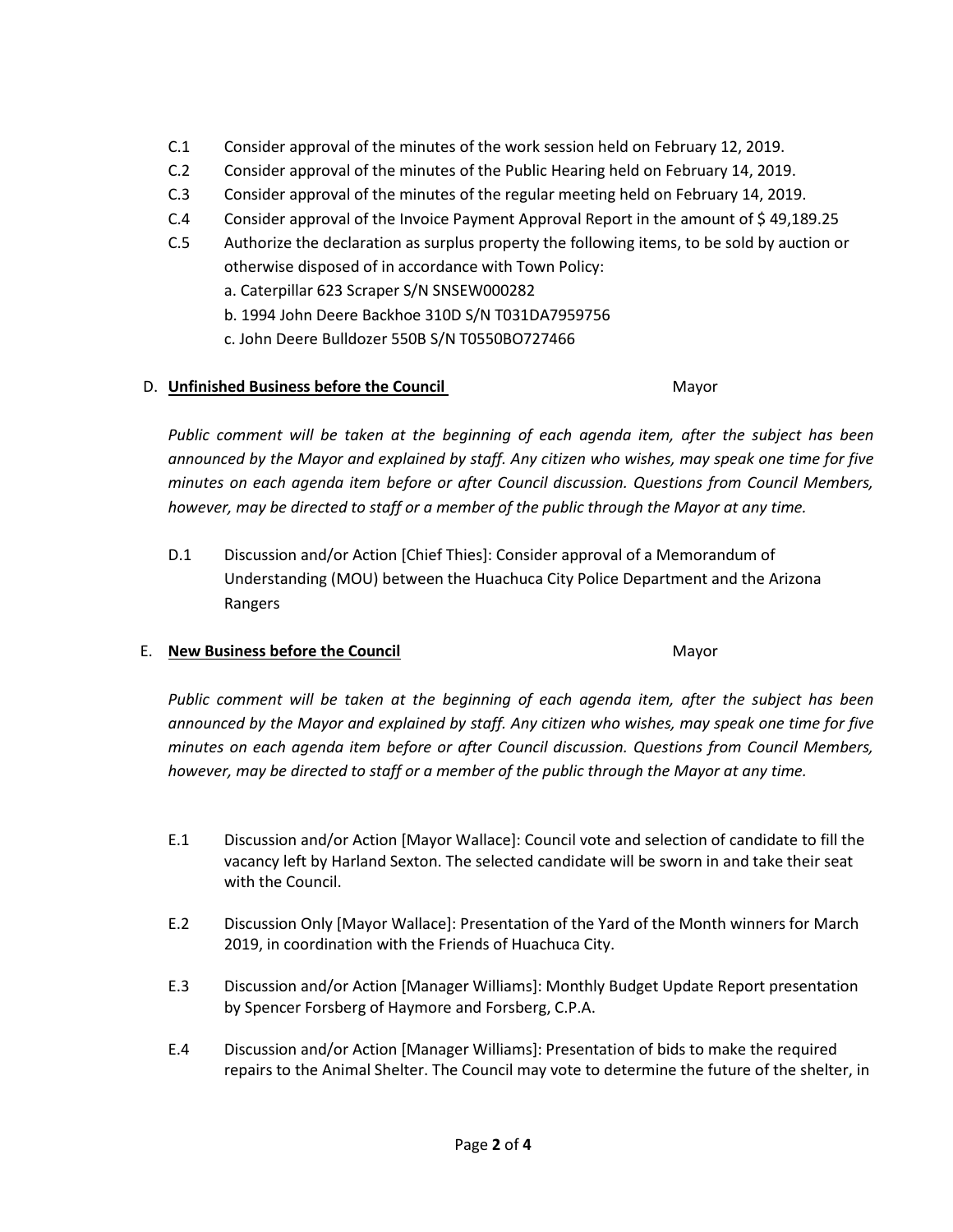terms of repairing the existing facility or continuing the current agreement with Sierra Vista for the care of animals captured in Huachuca City.

- E.5 Discussion and/or Action {Manager Williams]: Consider amending the temporary agreement with Huachuca City Senior Center Management, LLC, to accept the building as of February 28, 2019.
- E.6 Discussion and/or Action [Manager Williams]: Review and accept Senior Center RFP bids. Council may direct staff to begin rebuilding the Senior Center as a Town Department.
- E.7 Discussion and/or Action [Director Harvey]: Council Decision Request, requesting approval and signing of a letter of support for the Library Services and Technology Act (LSTA) Grant for the Library's Digitalization Project.
- E.8 Discussion and/or Action [Manager Williams]: Consider approval of \$8,000 for grant application and environmental review expenses to SEAGO for sewer pond lagoons project.
- E.9 Discussion and/or Action [Mayor Wallace]: First Reading of Ordinance 2019-10, AN ORDINANCE OF THE MAYOR AND COUNCIL OF THE TOWN OF HUACHUCA CITY, ARIZONA, AMENDING THE TOWN CODE, TITLE 8 "HEALTH AND SAFETY," TO ALLOW FOR BOTH CIVIL AND CRIMINAL PENALTIES FOR TITLE 8 VIOLATIONS.
- E.10 Discussion and/or Action [Mayor Wallace]: Consider adoption of Resolution 2019-10, A RESOLUTION OF THE MAYOR AND TOWN COUNCIL OF THE TOWN OF HUACHUCA CITY, ARIZONA, TO PARTICIPATE IN THE CENSUS 2020 COMPLETE COUNT COMMITTEE AND ENCOURAGE EVERY PERSON TO BE COUNTED.
- E.11 Discussion and/or Action [Manager Williams]: Consider adoption of Resolution 2019-11, A RESOLUTION OF THE MAYOR AND TOWN COUNCIL OF THE TOWN OF HUACHUCA CITY, ARIZONA AUTHORIZING THE TOWN TO ENTER INTO AN INTERGOVERNMENTAL AGREEMENT WITH THE ARIZONA DEPARTMENT OF CORRECTIONS TO PARTICIPATE IN AN INMATE LABOR PROGRAM.
- F. Town Manager Report
- G. Reports of Current Events by Council
- H. Items to be placed on future agendas
- I. Adjournment

Posted at 5:00pm February 26, 2019 at the following locations:

| <b>Town Hall Bulletin Board</b> | <b>Town Hall Lobby</b>       | <b>Town Website</b>                    |
|---------------------------------|------------------------------|----------------------------------------|
| 500 N. Gonzales Blvd.           | 500 N. Gonzales Blvd.        | https://huachucacityaz.gov             |
| Huachuca City, AZ 85616         | Huachuca City, AZ 85616      |                                        |
| Huachuca City U.S. Post Office  | <b>Huachuca City Library</b> | <b>Huachuca City Police Department</b> |
| 690 N. Gonzales Blyd.           | 506 N. Gonzales Blvd.        | 500 N. Gonzales Blvd.                  |
| Huachuca City, AZ 85616         | Huachuca City, AZ 85616      | Huachuca City, AZ 85616                |